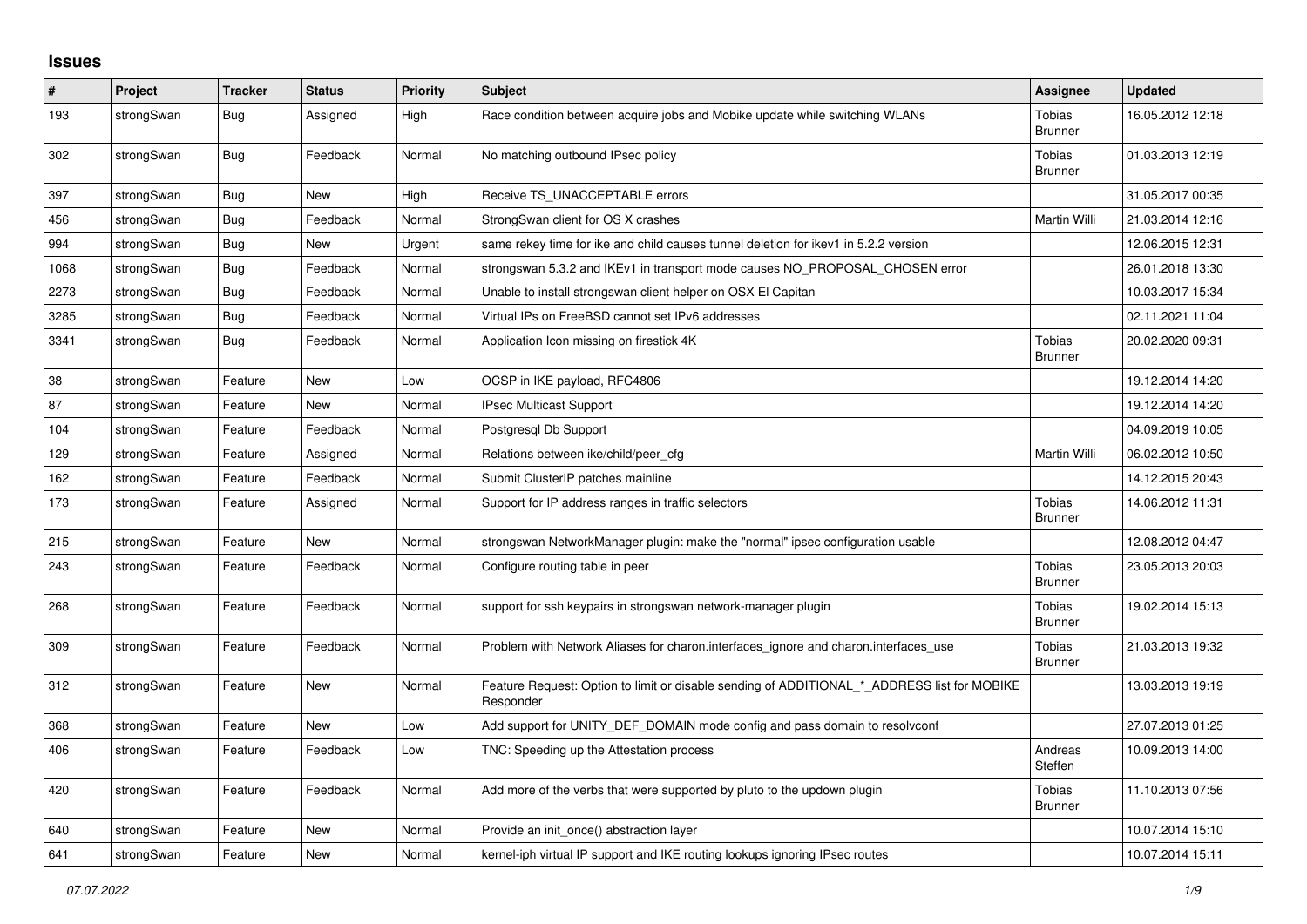| $\sharp$ | Project    | <b>Tracker</b> | <b>Status</b> | <b>Priority</b> | <b>Subject</b>                                                                                   | Assignee                        | <b>Updated</b>   |
|----------|------------|----------------|---------------|-----------------|--------------------------------------------------------------------------------------------------|---------------------------------|------------------|
| 642      | strongSwan | Feature        | <b>New</b>    | Normal          | Windows Named Pipe stream and service                                                            |                                 | 10.07.2014 15:11 |
| 643      | strongSwan | Feature        | <b>New</b>    | Normal          | CNG/Bcrypt native Windows crypto plugin                                                          |                                 | 10.07.2014 15:12 |
| 644      | strongSwan | Feature        | <b>New</b>    | Normal          | Non-monolithic Windows build                                                                     |                                 | 10.07.2014 15:12 |
| 645      | strongSwan | Feature        | <b>New</b>    | Normal          | Support HeapAlloc() and friends in leak-detective                                                |                                 | 10.07.2014 15:12 |
| 693      | strongSwan | Feature        | Feedback      | Normal          | Time policy for roadwarrior                                                                      | <b>Tobias</b><br><b>Brunner</b> | 02.09.2014 11:06 |
| 746      | strongSwan | Feature        | <b>New</b>    | Normal          | Different radius server(s) for accounting                                                        |                                 | 22.10.2014 12:23 |
| 766      | strongSwan | Feature        | <b>New</b>    | Normal          | Make retransmit settings tunable by connection                                                   |                                 | 14.11.2014 10:02 |
| 927      | strongSwan | Feature        | New           | Normal          | Charon: Implement route events and add an consumer in updown plugin                              |                                 | 11.04.2015 12:02 |
| 930      | strongSwan | Feature        | <b>New</b>    | Normal          | Option to have non-sequential v6 roadwarrior addresses                                           |                                 | 12.01.2016 16:36 |
| 960      | strongSwan | Feature        | Feedback      | Normal          | Raise ALERT PROPOSAL MISMATCH IKE in IKE V1                                                      | <b>Martin Willi</b>             | 30.08.2017 09:05 |
| 1000     | strongSwan | Feature        | Feedback      | Normal          | Raise ALERT_TS_MISMATCH in IKE V1                                                                |                                 | 09.09.2015 12:47 |
| 1008     | strongSwan | Feature        | Feedback      | Normal          | FARP for IPv6                                                                                    |                                 | 14.12.2015 20:59 |
| 1057     | strongSwan | Feature        | New           | Normal          | conn switching based on eap identity                                                             |                                 | 24.03.2020 10:14 |
| 1079     | strongSwan | Feature        | Feedback      | Normal          | Future Plans for firwall configuration equivalent under FreeBSD                                  |                                 | 21.08.2015 15:58 |
| 1081     | strongSwan | Feature        | <b>New</b>    | Normal          | Active/standby VPN Gateway Failover                                                              |                                 | 21.08.2015 22:01 |
| 1082     | strongSwan | Feature        | Feedback      | Normal          | Framed-Route to set leftsubnet                                                                   |                                 | 07.10.2016 10:02 |
| 1207     | strongSwan | Feature        | <b>New</b>    | Normal          | Add more than 2 hosts support to HA plugin and make it configurable                              |                                 | 08.12.2015 05:05 |
| 1251     | strongSwan | Feature        | <b>New</b>    | Normal          | FreeBSD HA                                                                                       |                                 | 11.01.2016 22:01 |
| 1253     | strongSwan | Feature        | Feedback      | Normal          | Strongswan doesn't support CA bundles                                                            |                                 | 19.01.2016 11:23 |
| 1265     | strongSwan | Feature        | <b>New</b>    | Normal          | An option to disable NAT-T                                                                       |                                 | 23.06.2021 19:41 |
| 1482     | strongSwan | Feature        | Feedback      | Normal          | Allow changing init_limit_half_open etc. at runtime by reloading strongswan.conf                 |                                 | 26.05.2016 14:49 |
| 1506     | strongSwan | Feature        | Feedback      | Normal          | Enhance DoS protection to deny users that failed Authentication                                  |                                 | 17.06.2016 14:31 |
| 1559     | strongSwan | Feature        | Feedback      | Normal          | Expose received XAUTH/EAP username/password prompts via VICI, send secrets via VICI on<br>prompt |                                 | 09.05.2017 16:28 |
| 2095     | strongSwan | Feature        | Feedback      | Normal          | Support liveness check in Strongswan                                                             |                                 | 31.05.2017 00:56 |
| 2165     | strongSwan | Feature        | Feedback      | Normal          | missing LIBRESSL_VERSION_NUMBER support                                                          |                                 | 03.11.2016 09:23 |
| 2185     | strongSwan | Feature        | Feedback      | Normal          | INTERNAL_IP4_SUBNET Attribute Support in Android Client                                          |                                 | 10.12.2016 01:14 |
| 2189     | strongSwan | Feature        | Assigned      | Normal          | Support RFC 8229: TCP Encapsulation of IKE and IPsec Packets                                     | Tobias<br><b>Brunner</b>        | 05.06.2020 19:48 |
| 2202     | strongSwan | Feature        | Feedback      | Normal          | Radius NAS IP to be specified                                                                    |                                 | 18.01.2017 17:58 |
| 2307     | strongSwan | Feature        | Feedback      | Normal          | Permit installation of trap policy for CHILD_SA configurations with unset local_addrs            |                                 | 26.04.2017 15:04 |
| 2361     | strongSwan | Feature        | New           | Normal          | Import .sswan files from NetworkManager                                                          |                                 | 12.06.2017 15:25 |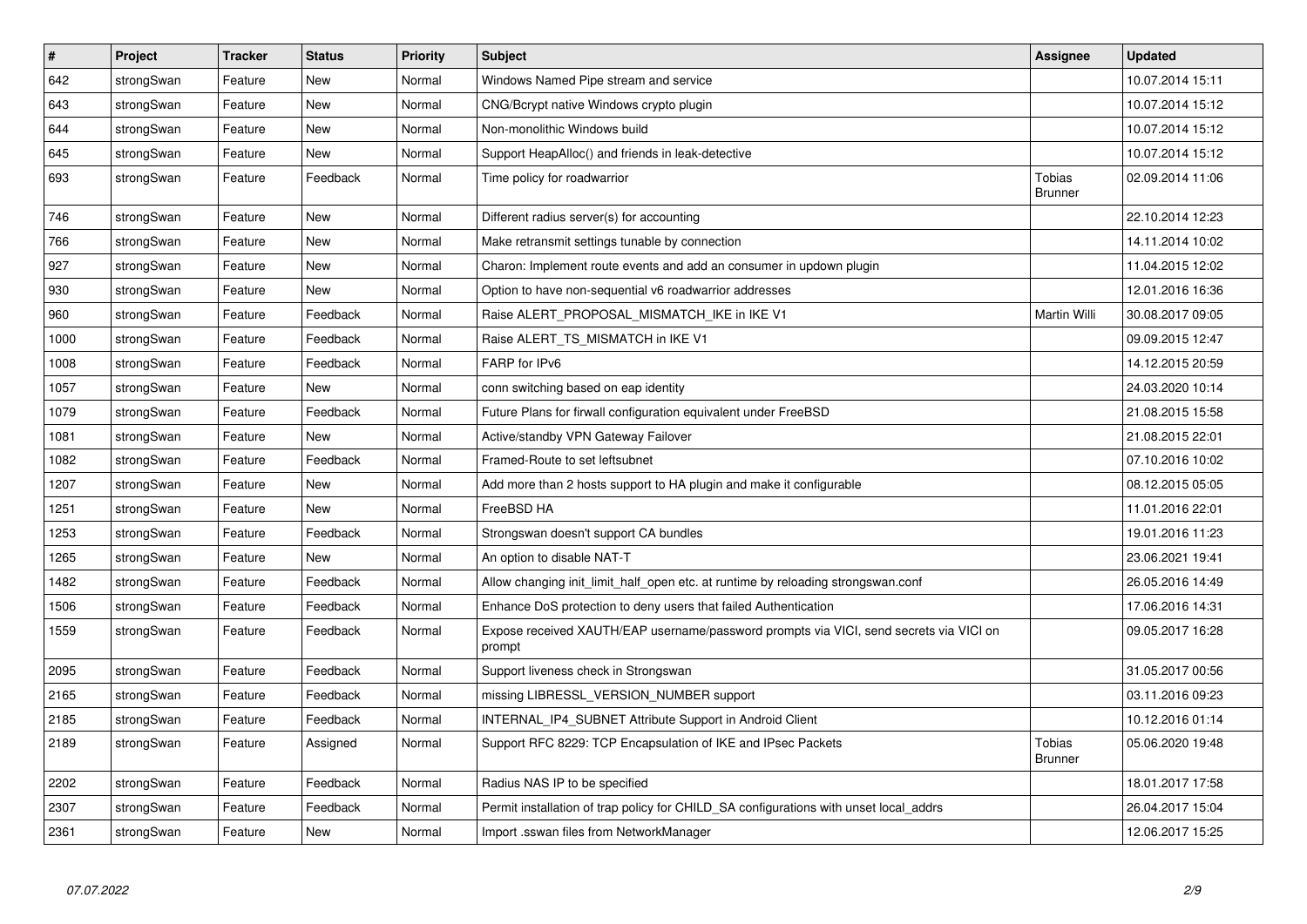| $\sharp$ | Project    | <b>Tracker</b> | <b>Status</b> | <b>Priority</b> | <b>Subject</b>                                                                                                          | <b>Assignee</b>          | <b>Updated</b>   |
|----------|------------|----------------|---------------|-----------------|-------------------------------------------------------------------------------------------------------------------------|--------------------------|------------------|
| 2392     | strongSwan | Feature        | Feedback      | Low             | enable eap-ttls in Android client                                                                                       | Tobias<br><b>Brunner</b> | 04.07.2018 19:48 |
| 2409     | strongSwan | Feature        | Feedback      | Low             | Android client status details                                                                                           |                          | 18.08.2017 13:23 |
| 2495     | strongSwan | Feature        | Feedback      | Normal          | LibreSSL Plugin                                                                                                         |                          | 13.12.2017 09:29 |
| 2668     | strongSwan | Feature        | Feedback      | Normal          | UE shall include the DEVICE_IDENTITY Notify payload                                                                     |                          | 22.05.2018 13:48 |
| 2707     | strongSwan | Feature        | New           | Normal          | More attributes taken/translated from radius attributes                                                                 |                          | 14.07.2018 15:21 |
| 2727     | strongSwan | Feature        | <b>New</b>    | Low             | single pair of selectors per CHILD_SA                                                                                   |                          | 23.08.2018 12:08 |
| 2729     | strongSwan | Feature        | Feedback      | Normal          | Does Swanctl provide the same option as Ipsec with the rightID using a %?                                               |                          | 20.09.2018 17:37 |
| 2793     | strongSwan | Feature        | Feedback      | Normal          | Remote identity with certificate                                                                                        |                          | 15.10.2018 10:20 |
| 2814     | strongSwan | Feature        | Feedback      | Normal          | Force Keepalive Packets if There is no NAT                                                                              |                          | 29.10.2018 15:47 |
| 2823     | strongSwan | Feature        | Feedback      | Low             | Implementing VPN peer failover                                                                                          |                          | 16.11.2018 10:25 |
| 2854     | strongSwan | Feature        | New           | Low             | Srongswan doesn't sending RADIUS Accounting-On/Off on start up / shutdown                                               |                          | 10.12.2018 10:19 |
| 2972     | strongSwan | Feature        | Feedback      | Normal          | how to add X509v3 Key Usage: Key Encipherment                                                                           |                          | 13.03.2019 13:59 |
| 3075     | strongSwan | Feature        | New           | Normal          | <b>IPsec Labelling</b>                                                                                                  |                          | 29.05.2019 17:09 |
| 3104     | strongSwan | Feature        | Feedback      | Normal          | EAP-RADIUS: binding address feature for routers with multiple interfaces connected to LAN.                              |                          | 17.06.2021 02:26 |
| 3135     | strongSwan | Feature        | Feedback      | Normal          | Android client - settings for connection re-try                                                                         |                          | 12.08.2019 16:32 |
| 3162     | strongSwan | Feature        | Feedback      | Normal          | Strongswan Android support for default DNS suffixes (UNITY_DEF_DOMAIN flag)                                             |                          | 29.08.2019 10:29 |
| 3244     | strongSwan | Feature        | New           | Low             | eap-peap on android                                                                                                     |                          | 04.11.2019 10:17 |
| 3276     | strongSwan | Feature        | Feedback      | Low             | N1_MODE_CAPABILITY                                                                                                      |                          | 21.11.2019 16:49 |
| 3398     | strongSwan | Feature        | <b>New</b>    | Normal          | Android client - allow configuring eap_id with EAP-TLS                                                                  |                          | 06.04.2020 23:19 |
| 3422     | strongSwan | Feature        | Feedback      | Normal          | Allow multiple local.id to be specified in a single connection?                                                         |                          | 23.04.2020 13:19 |
| 3441     | strongSwan | Feature        | New           | Normal          | [Android] Lock modification of VPN configurations on work devices                                                       |                          | 11.05.2020 10:00 |
| 3456     | strongSwan | Feature        | <b>New</b>    | Low             | move to github/gitlab                                                                                                   |                          | 22.05.2020 12:27 |
| 3457     | strongSwan | Feature        | New           | Low             | user-friendly pkcs11 certificate selection                                                                              |                          | 22.05.2020 12:52 |
| 3651     | strongSwan | Feature        | New           | Normal          | Support for FC-SP-2                                                                                                     |                          | 07.01.2021 20:04 |
| 3653     | strongSwan | Feature        | Feedback      | Normal          | Is there any possibility to pass any non-standard parameters for tunnels (ike or child sa) for use by<br>custom plugin? |                          | 08.12.2020 11:03 |
| 3689     | strongSwan | Feature        | Feedback      | Normal          | Auto-connect on Wi-Fi network.                                                                                          |                          | 03.02.2021 16:32 |
| 352      | strongSwan | Issue          | Feedback      | Normal          | unable to allocate SPIs from kernel when running 32 bit binaries on 64 bit Linux                                        |                          | 17.04.2018 14:59 |
| 357      | strongSwan | Issue          | New           | Normal          | Lifetime in case of IKEv1                                                                                               |                          | 18.05.2015 10:40 |
| 359      | strongSwan | Issue          | Feedback      | Normal          | Mediation Server Connection                                                                                             | Tobias<br><b>Brunner</b> | 16.07.2013 16:25 |
| 404      | strongSwan | Issue          | Feedback      | Normal          | TNC: Update HowTos and implement some compilation flag checking                                                         | Andreas<br>Steffen       | 10.09.2013 13:58 |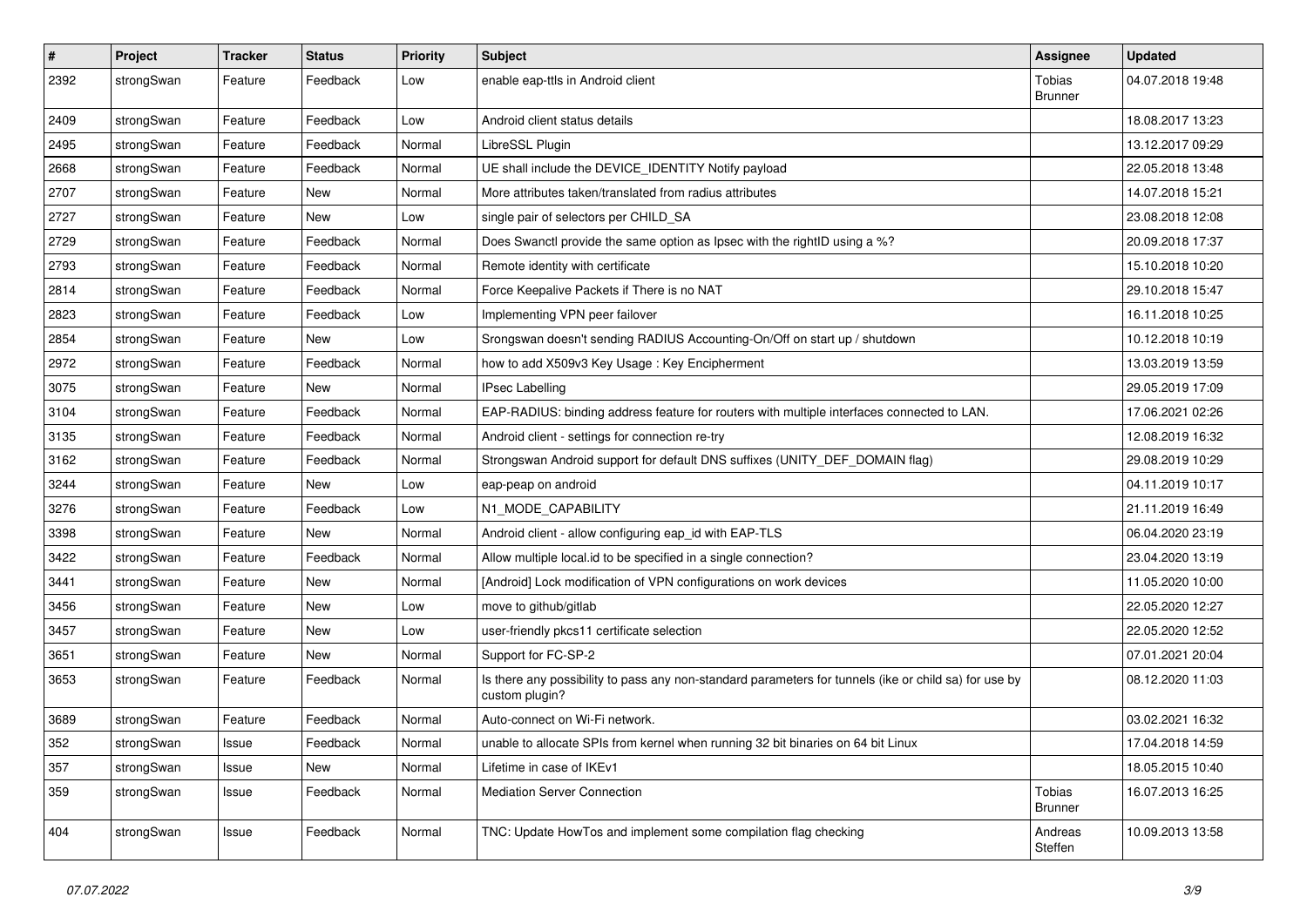| $\pmb{\#}$ | Project    | <b>Tracker</b> | <b>Status</b> | <b>Priority</b> | <b>Subject</b>                                                                                          | <b>Assignee</b>                 | <b>Updated</b>   |
|------------|------------|----------------|---------------|-----------------|---------------------------------------------------------------------------------------------------------|---------------------------------|------------------|
| 462        | strongSwan | Issue          | Feedback      | Normal          | strongswan android app can not use on android 4.4 OS                                                    | Tobias<br><b>Brunner</b>        | 06.01.2014 13:07 |
| 482        | strongSwan | Issue          | Feedback      | Normal          | NAT-NAT connection                                                                                      | Tobias<br><b>Brunner</b>        | 09.10.2014 12:37 |
| 522        | strongSwan | Issue          | <b>New</b>    | Normal          | Mac OS X native application won't update network interface for DNS lookups                              |                                 | 08.07.2014 10:23 |
| 541        | strongSwan | Issue          | New           | Normal          | List of servers in client config (Failover)                                                             |                                 | 13.08.2014 15:10 |
| 542        | strongSwan | Issue          | Feedback      | Normal          | Nesting tunnels                                                                                         | Andreas<br>Steffen              | 07.03.2014 09:22 |
| 552        | strongSwan | Issue          | Feedback      | Normal          | move pki tool to ipsecdir                                                                               | <b>Tobias</b><br><b>Brunner</b> | 14.04.2014 13:52 |
| 619        | strongSwan | Issue          | New           | Normal          | pki --issue should have an --out option                                                                 |                                 | 15.06.2014 00:26 |
| 628        | strongSwan | Issue          | New           | Normal          | Windows Phone 8.1 - Certificate Pattern Matching                                                        |                                 | 30.06.2014 14:06 |
| 697        | strongSwan | Issue          | New           | Normal          | HA: nodes fail to sync data because of UDP packet drops                                                 |                                 | 09.09.2014 14:29 |
| 702        | strongSwan | Issue          | New           | Normal          | ipsec route mode, Strongswan as responder may result collsion in INIT exchange. and ike                 |                                 | 12.09.2014 16:34 |
| 725        | strongSwan | Issue          | New           | High            | Mediation connection get stuck if peer is not online                                                    |                                 | 03.10.2014 12:02 |
| 730        | strongSwan | Issue          | New           | Normal          | NAT-NAT fallback                                                                                        |                                 | 09.10.2014 12:40 |
| 777        | strongSwan | Issue          | New           | Normal          | column length in attributes table of strongswan database is too short                                   |                                 | 25.11.2014 20:46 |
| 817        | strongSwan | Issue          | Feedback      | Normal          | <b>IKEv2 IPv6 Router Advertisement</b>                                                                  |                                 | 27.03.2020 17:14 |
| 923        | strongSwan | Issue          | New           | Normal          | MOBIKE not working on HA cluster                                                                        |                                 | 09.04.2015 09:46 |
| 926        | strongSwan | Issue          | New           | Normal          | HA: resync errors when a node is joining a cluster                                                      |                                 | 10.04.2015 15:05 |
| 973        | strongSwan | Issue          | New           | Normal          | IKEv2 dpd + auto=route + tunnel downtime cause additional CHILD SAs                                     |                                 | 29.05.2015 17:40 |
| 974        | strongSwan | Issue          | New           | Normal          | Charon crash on Mac OS with IPv6 Virtual IP                                                             |                                 | 26.08.2021 21:07 |
| 1157       | strongSwan | Issue          | Feedback      | Normal          | Message ID overflow RFC 5996 2.2                                                                        |                                 | 12.10.2015 13:52 |
| 1165       | strongSwan | Issue          | New           | Normal          | StrongSwan Virtual Ip problem                                                                           | Martin Willi                    | 19.10.2015 23:59 |
| 1271       | strongSwan | Issue          | New           | Normal          | X.509 UTF-8 support                                                                                     |                                 | 17.01.2016 14:39 |
| 1276       | strongSwan | Issue          | Feedback      | Normal          | Threading: ext-auth hook blocks any other connection attempt                                            |                                 | 27.01.2016 12:28 |
| 1289       | strongSwan | Issue          | New           | Normal          | HA plugin should sync last sent packet                                                                  |                                 | 01.02.2016 13:59 |
| 1334       | strongSwan | Issue          | Feedback      | Normal          | Version 5.3.5, duplicated tunnel aftr IKE_SA rekeyed                                                    |                                 | 10.03.2016 11:06 |
| 1338       | strongSwan | Issue          | Feedback      | Normal          | problem with changing esp algorithm in strongswan                                                       |                                 | 10.03.2016 18:23 |
| 1383       | strongSwan | Issue          | Feedback      | Normal          | How to limit the amount of the installed Child SAs                                                      |                                 | 08.04.2016 11:20 |
| 1422       | strongSwan | Issue          | Feedback      | Normal          | IKEv1: IKE_SA reauth vs. CHILD_SA rekey race prevents IKE_SA reauthentication in time                   |                                 | 20.04.2016 15:06 |
| 1456       | strongSwan | Issue          | Feedback      | Normal          | Missing Tunnel-Client-Endpoint & Tunnel-Server-Endpoint AVP in RADIUS Accounting Start/Stop<br>messages |                                 | 11.05.2016 11:54 |
| 2077       | strongSwan | Issue          | Feedback      | Normal          | Grace period before reassigning offline IP lease                                                        |                                 | 06.10.2017 10:44 |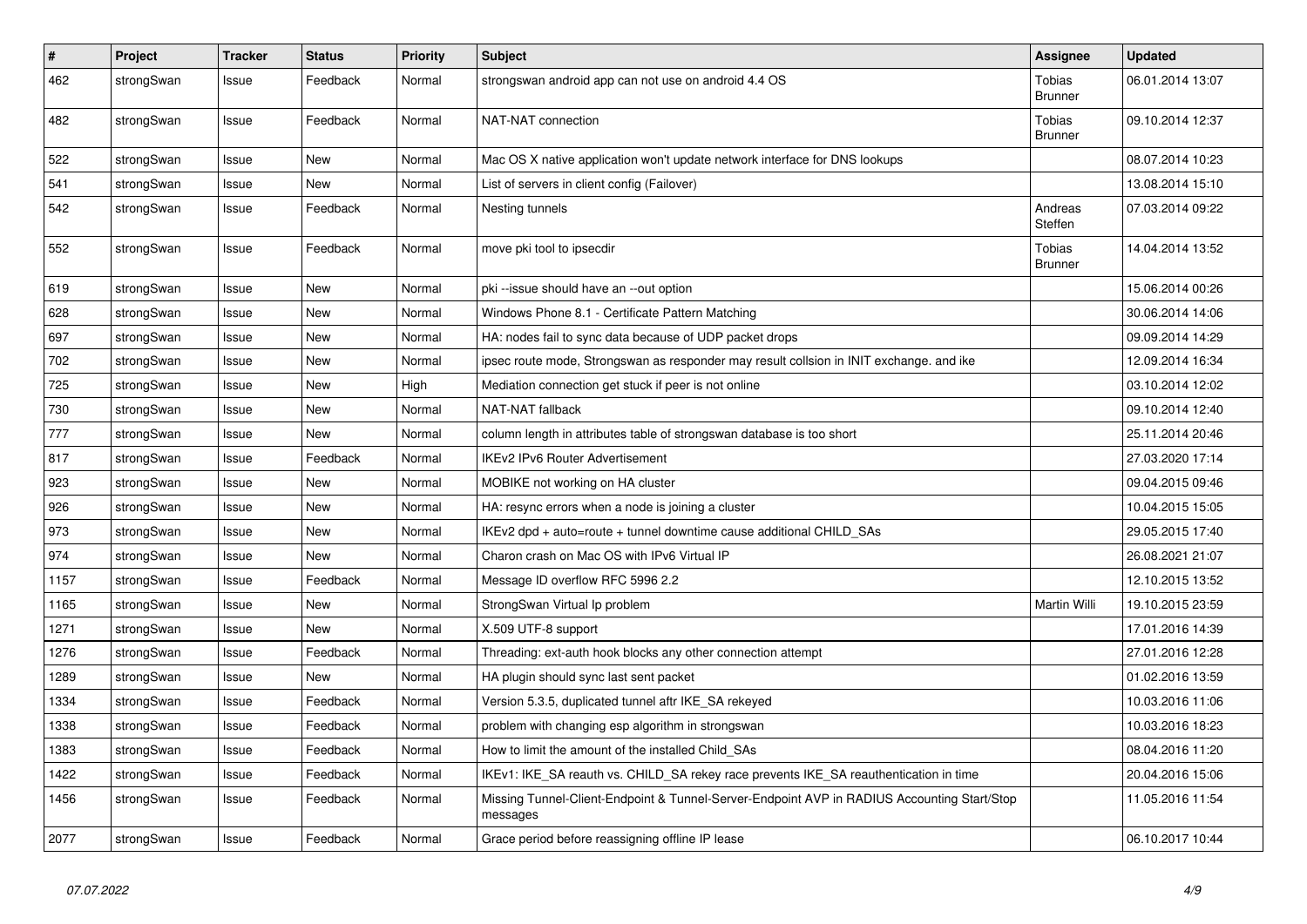| $\pmb{\#}$ | Project    | <b>Tracker</b> | <b>Status</b> | <b>Priority</b> | <b>Subject</b>                                                                                                                                          | <b>Assignee</b> | <b>Updated</b>   |
|------------|------------|----------------|---------------|-----------------|---------------------------------------------------------------------------------------------------------------------------------------------------------|-----------------|------------------|
| 2110       | strongSwan | Issue          | Feedback      | Normal          | Remote Identity (IDr) in IKE AUTH Response is sent as hex-encoded binary value instead of text<br>when setting leftid to type KEY ID (leftid=@#xxxxxxx) |                 | 13.09.2016 21:42 |
| 2112       | strongSwan | Issue          | New           | Normal          | Broadcast packets are not relayed from Lan to Vpn clilent                                                                                               |                 | 14.09.2016 14:18 |
| 2160       | strongSwan | Issue          | Feedback      | Normal          | support for opportunistic encryption                                                                                                                    |                 | 06.05.2020 10:32 |
| 2178       | strongSwan | Issue          | New           | Normal          | ha and updown                                                                                                                                           |                 | 01.12.2016 13:53 |
| 2184       | strongSwan | Issue          | Feedback      | Normal          | configuration with multiple RSA keys                                                                                                                    |                 | 14.12.2016 13:09 |
| 2203       | strongSwan | Issue          | Feedback      | Normal          | Protecting symetric traffic using high availability in gateway to gateway setup (both active)                                                           |                 | 15.02.2017 14:20 |
| 2260       | strongSwan | Issue          | New           | Normal          | Number of CHILD SA for a single connection grows over time                                                                                              |                 | 28.02.2017 13:46 |
| 2319       | strongSwan | Issue          | Feedback      | Normal          | gives up trying to bring up connection after DNS SERVFAIL                                                                                               |                 | 08.05.2017 15:41 |
| 2357       | strongSwan | Issue          | Feedback      | Normal          | How to initiate IPsec SA Transport Mode without IKE?                                                                                                    |                 | 18.01.2021 18:36 |
| 2394       | strongSwan | Issue          | Feedback      | Normal          | IP is not assigned after re-authentication                                                                                                              |                 | 04.08.2017 19:03 |
| 2400       | strongSwan | Issue          | Feedback      | Normal          | Is DPD supposed to detect dead tunnel, or dead IKE instance                                                                                             |                 | 11.01.2019 22:53 |
| 2411       | strongSwan | Issue          | Feedback      | Normal          | VPN server name resolution is done via overlay DNS server upon IKE disconnect                                                                           |                 | 22.08.2017 10:42 |
| 2432       | strongSwan | Issue          | New           | Normal          | PLUTO ME can be different for up-client and down-client                                                                                                 |                 | 21.09.2017 11:57 |
| 2446       | strongSwan | Issue          | Feedback      | Normal          | Traffic loss during IKE reauth despite make-before-break enabled                                                                                        |                 | 27.11.2017 17:12 |
| 2459       | strongSwan | Issue          | New           | High            | updown script deleted firewall rules at down-client in make-before-break responder side                                                                 |                 | 05.11.2017 19:13 |
| 2464       | strongSwan | Issue          | New           | Normal          | How to Loadbalance strongswan IPsec via NGINX?                                                                                                          |                 | 12.11.2017 19:16 |
| 2493       | strongSwan | Issue          | Feedback      | Normal          | Pkcs11 Plugin Returns w/Bogus Return Code                                                                                                               | Jordan Hrycaj   | 12.12.2017 15:58 |
| 2494       | strongSwan | Issue          | Feedback      | Normal          | Problems With 64bit Slot IDs With Pkcs11 Plugin                                                                                                         | Jordan Hrycaj   | 12.12.2017 16:03 |
| 2560       | strongSwan | Issue          | Feedback      | Normal          | Duplicate CA cert requests sent                                                                                                                         |                 | 28.02.2018 10:54 |
| 2580       | strongSwan | Issue          | Feedback      | Normal          | [CFG] handling xx attribute failed in Android or Ubuntu, but works in macOS                                                                             |                 | 09.03.2018 17:49 |
| 2618       | strongSwan | Issue          | Feedback      | Normal          | Query regarding assignment of Tunnel IP                                                                                                                 |                 | 09.04.2018 10:57 |
| 2621       | strongSwan | Issue          | Feedback      | Normal          | Android: VPN connection stops working, strongSwan shows Connected                                                                                       |                 | 06.07.2018 13:06 |
| 2671       | strongSwan | Issue          | New           | Normal          | Passing user-supplied cerificate file names to charon-nm is problematic                                                                                 |                 | 23.05.2018 21:27 |
| 2678       | strongSwan | Issue          | Feedback      | Normal          | Phase 1 issue                                                                                                                                           |                 | 07.06.2018 20:06 |
| 2682       | strongSwan | Issue          | New           | Normal          | IMV/IMC (re)Attestation                                                                                                                                 |                 | 07.06.2018 21:25 |
| 2691       | strongSwan | Issue          | New           | Normal          | Strongswan and KSOFTIRQ cpu utilization                                                                                                                 |                 | 26.06.2018 14:34 |
| 2698       | strongSwan | Issue          | Feedback      | Low             | DSCP and kernel-libipsec                                                                                                                                |                 | 04.07.2018 15:01 |
| 2701       | strongSwan | Issue          | New           | Normal          | Low bandwidth when Iperfing data thorugh IPSEC tunnel                                                                                                   |                 | 07.07.2020 13:38 |
| 2726       | strongSwan | Issue          | Feedback      | Normal          | Strongswan selects wrong source IP                                                                                                                      |                 | 23.08.2018 13:38 |
| 2750       | strongSwan | Issue          | Feedback      | Normal          | setting WFP SA SPI failed: 0x80320035                                                                                                                   |                 | 27.05.2019 11:59 |
| 2816       | strongSwan | Issue          | Feedback      | Normal          | order of DNS entries is reversed in /etc/resolv.conf                                                                                                    |                 | 06.11.2018 10:41 |
| 2835       | strongSwan | Issue          | Feedback      | Normal          | Rekeyed SA can't be deleted in standby node                                                                                                             |                 | 19.12.2018 02:52 |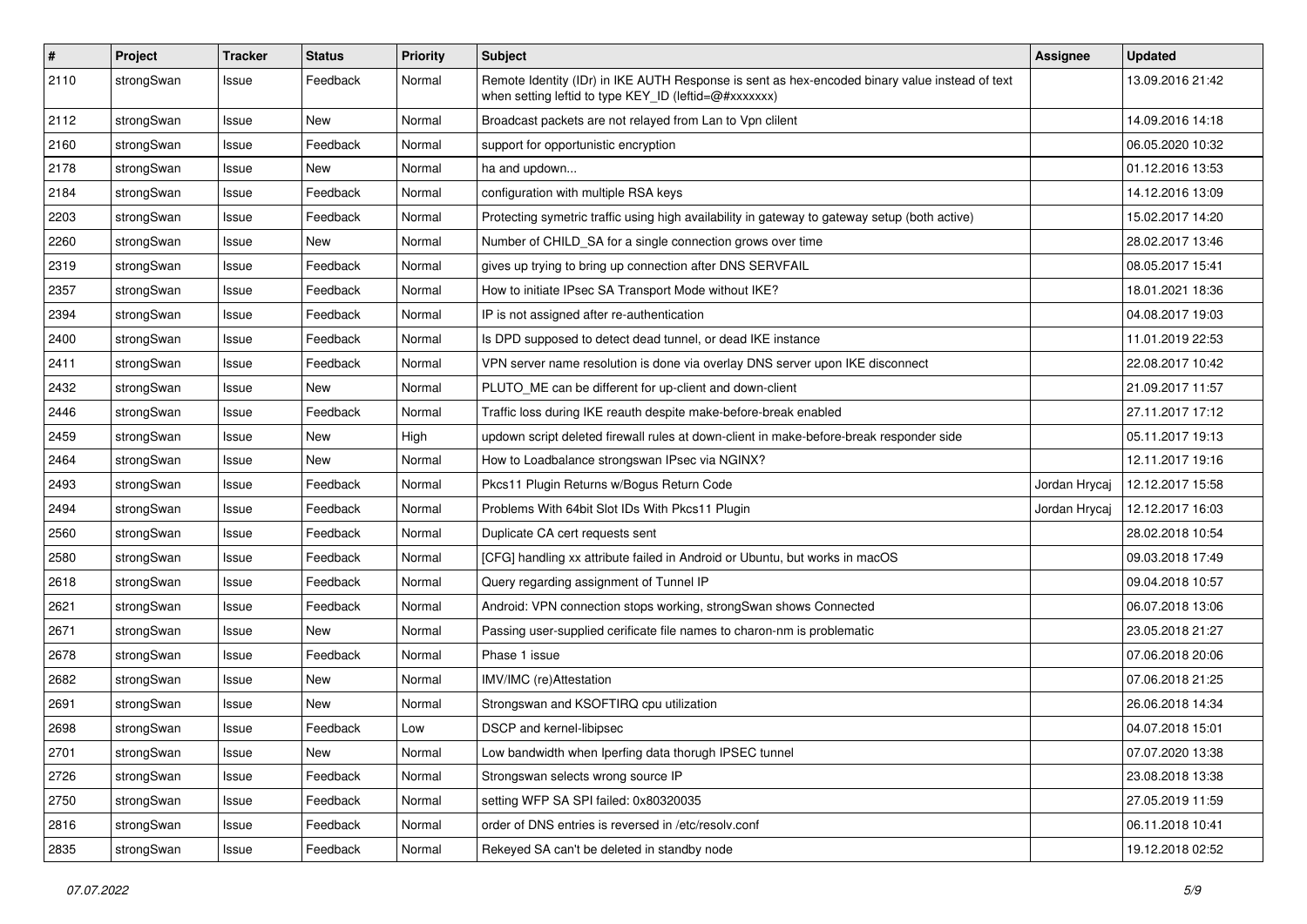| $\vert$ # | Project    | <b>Tracker</b> | <b>Status</b> | <b>Priority</b> | <b>Subject</b>                                                                                              | <b>Assignee</b>                 | <b>Updated</b>   |
|-----------|------------|----------------|---------------|-----------------|-------------------------------------------------------------------------------------------------------------|---------------------------------|------------------|
| 2870      | strongSwan | Issue          | Feedback      | Normal          | DNS resolution outside of tunnel if DNS server is in remote TS                                              |                                 | 22.01.2019 11:06 |
| 2958      | strongSwan | Issue          | Feedback      | Normal          | Trap policies with unspecified remote IP covering multiple specific ports constantly produce new<br>IKE_SAs |                                 | 11.03.2019 15:03 |
| 2964      | strongSwan | Issue          | Feedback      | Normal          | Route to IKE Gateway Fails to Update Under Particular Configuration                                         |                                 | 13.03.2019 10:38 |
| 2966      | strongSwan | Issue          | Feedback      | Normal          | Problems with large amount of subnets in leftsubnet configuration                                           |                                 | 02.04.2019 10:35 |
| 3041      | strongSwan | Issue          | Feedback      | Low             | fail2ban or equivalent                                                                                      |                                 | 06.05.2019 09:07 |
| 3072      | strongSwan | Issue          | Feedback      | Normal          | Windows 10: setting WFP SA SPI fails with error 0x80320014                                                  |                                 | 29.05.2019 14:34 |
| 3097      | strongSwan | Issue          | Feedback      | Normal          | charon restart behaviour                                                                                    |                                 | 24.06.2019 16:09 |
| 3122      | strongSwan | Issue          | Feedback      | Normal          | Strongswan software iterupts                                                                                |                                 | 18.07.2019 02:27 |
| 3151      | strongSwan | Issue          | Feedback      | Normal          | Forecast stops forwarding multicast                                                                         |                                 | 26.08.2019 14:06 |
| 3154      | strongSwan | Issue          | Feedback      | Normal          | signature validation failed only with sha2                                                                  |                                 | 20.08.2019 11:51 |
| 3159      | strongSwan | Issue          | New           | High            | backup ipsec tunnels                                                                                        |                                 | 26.08.2019 14:28 |
| 3254      | strongSwan | Issue          | Feedback      | Normal          | Log level in android level                                                                                  |                                 | 08.11.2019 08:36 |
| 3268      | strongSwan | Issue          | Feedback      | Normal          | Traffic disruption -- policy-based VPN to AWS VPN service                                                   |                                 | 15.11.2019 16:53 |
| 3282      | strongSwan | Issue          | Feedback      | Normal          | Android VPN client keeps retrying in airplane mode                                                          |                                 | 29.11.2019 16:06 |
| 3291      | strongSwan | Issue          | Feedback      | Normal          | IPSec IKEv2 Client to VPN service 2                                                                         | <b>Tobias</b><br><b>Brunner</b> | 16.08.2020 12:58 |
| 3298      | strongSwan | Issue          | New           | Normal          | strategies to improve strongswan performance per single SA                                                  |                                 | 23.12.2019 14:05 |
| 3304      | strongSwan | Issue          | Feedback      | Normal          | Found unsupported critical X.509 extension: X509v3 Name Constraints                                         |                                 | 13.01.2020 14:50 |
| 3307      | strongSwan | Issue          | Feedback      | Normal          | Probable non compliance with RFC 7296 wrt traffic selector narrowing?                                       |                                 | 14.01.2020 16:19 |
| 3326      | strongSwan | Issue          | <b>New</b>    | Normal          | update custom routing table (table 220 by default) with new routes if new networks and routes<br>appear     |                                 | 10.02.2020 12:01 |
| 3342      | strongSwan | Issue          | Feedback      | Normal          | Certain fields in Storngswan on Firestick4K are not editable                                                |                                 | 20.02.2020 09:36 |
| 3366      | strongSwan | Issue          | Feedback      | Normal          | Uninstall "any" trap policy if start_action=trap with virtual IPs is used                                   |                                 | 13.03.2020 14:57 |
| 3377      | strongSwan | Issue          | Feedback      | Normal          | Interface ID not configured during HA synchronization                                                       |                                 | 18.03.2020 10:15 |
| 3389      | strongSwan | Issue          | Feedback      | Normal          | Child SAs not getting created after rekeying                                                                |                                 | 30.03.2020 15:45 |
| 3392      | strongSwan | Issue          | Feedback      | Normal          | mark=%unique and no Internet-connection with VPN                                                            |                                 | 31.07.2020 15:26 |
| 3400      | strongSwan | Issue          | Feedback      | Normal          | Windows 10 IKEv2 rekeying fails                                                                             |                                 | 16.04.2020 17:08 |
| 3403      | strongSwan | Issue          | Feedback      | Normal          | IKEv2 natd false detection                                                                                  |                                 | 09.04.2020 14:19 |
| 3442      | strongSwan | Issue          | Feedback      | Normal          | Apply policy based on network interface in transport mode                                                   |                                 | 13.05.2020 10:53 |
| 3490      | strongSwan | Issue          | Feedback      | Normal          | Selecting incorrect auth mode for IKEv1                                                                     |                                 | 21.07.2020 21:26 |
| 3496      | strongSwan | Issue          | Feedback      | Normal          | Route-based VPN - transport mode                                                                            |                                 | 11.02.2021 09:55 |
| 3498      | strongSwan | Issue          | Feedback      | Normal          | FreeBSD + dhcp+farp plugin                                                                                  |                                 | 22.01.2021 10:44 |
| 3499      | strongSwan | Issue          | Feedback      | Normal          | ISAKMP Signature hash algorithm / EAP-TLS Authentification                                                  |                                 | 30.06.2020 10:40 |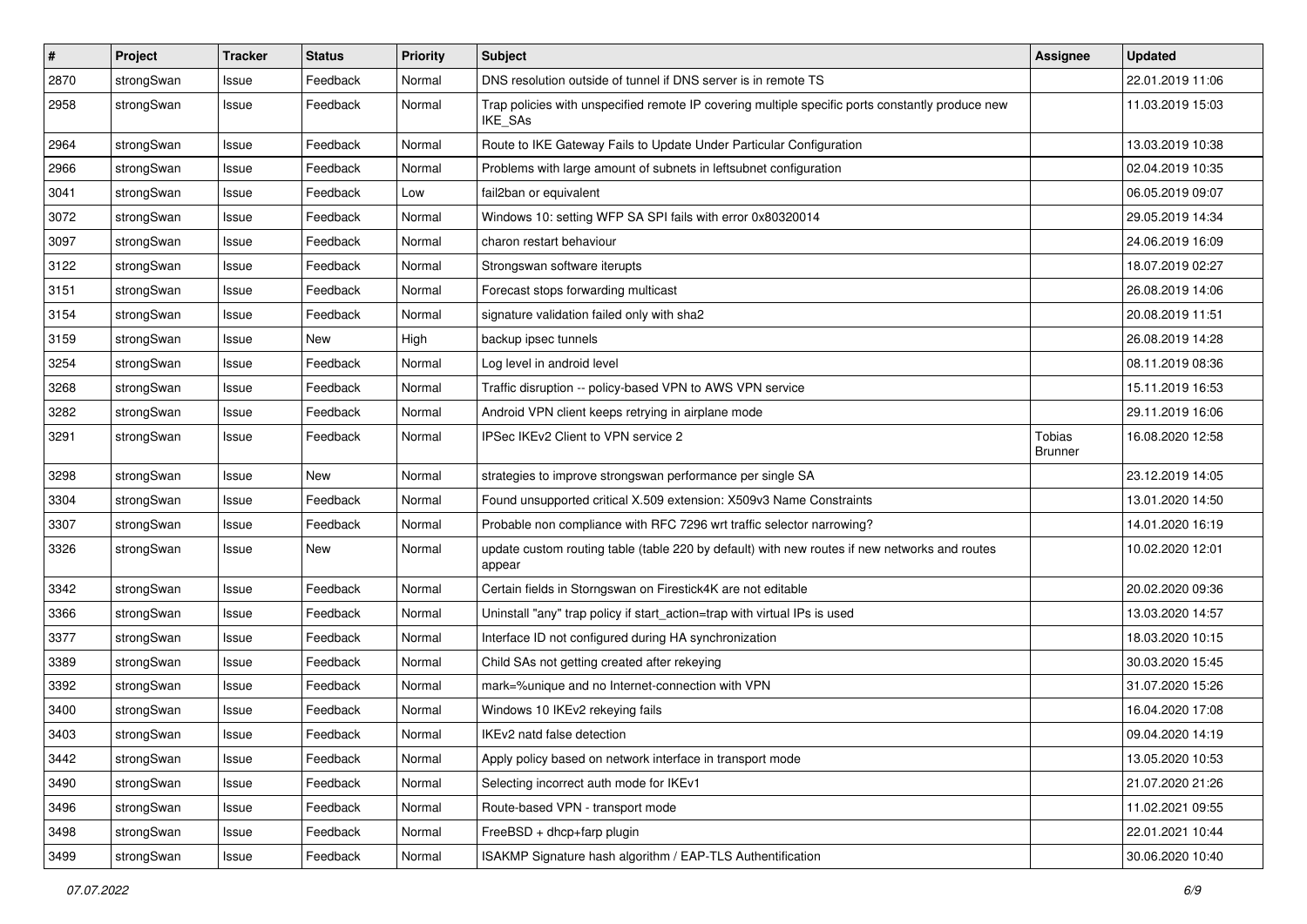| $\sharp$ | Project    | <b>Tracker</b> | <b>Status</b> | <b>Priority</b> | <b>Subject</b>                                                                              | <b>Assignee</b>          | <b>Updated</b>   |
|----------|------------|----------------|---------------|-----------------|---------------------------------------------------------------------------------------------|--------------------------|------------------|
| 3500     | strongSwan | Issue          | Feedback      | Normal          | swanctl --list-cert not listing all certs                                                   |                          | 29.06.2020 15:25 |
| 3516     | strongSwan | Issue          | Feedback      | Normal          | Close IKE_SA after expiry without rekey/reauth                                              |                          | 20.07.2020 19:32 |
| 3524     | strongSwan | Issue          | <b>New</b>    | Urgent          | Routing public IP addresses thru the VPN tunnel (Peer is Cisco ISR)                         |                          | 24.07.2020 03:15 |
| 3534     | strongSwan | Issue          | New           | Urgent          | use of strongswan, ipvlan L2 and kernel ipsec                                               |                          | 04.08.2020 20:59 |
| 3536     | strongSwan | Issue          | Feedback      | Normal          | When Create multiple tunnels restart ipsec service will establish fail.                     |                          | 03.09.2020 13:58 |
| 3537     | strongSwan | Issue          | Feedback      | Normal          | IPv6 Packets are not transferred from server to client through IPSec using RPC protocol     |                          | 01.09.2020 12:50 |
| 3545     | strongSwan | Issue          | New           | Normal          | Configuration model for multiple-VRF tunnel endpoints                                       |                          | 18.08.2020 13:50 |
| 3552     | strongSwan | Issue          | Feedback      | Normal          | Internet disconnects after once VPN is established                                          |                          | 30.08.2020 05:35 |
| 3558     | strongSwan | Issue          | Feedback      | Normal          | deleting half open IKE_SA with x.x.x.x after timeout with iOS device                        |                          | 05.09.2020 21:23 |
| 3560     | strongSwan | Issue          | Feedback      | Normal          | PSK tunnel working - Cert fails with fragmention errors                                     | Tobias<br><b>Brunner</b> | 11.09.2020 14:15 |
| 3561     | strongSwan | Issue          | Feedback      | Normal          | Azure P2S VPN Linux connection error                                                        |                          | 15.09.2020 12:22 |
| 3564     | strongSwan | Issue          | Feedback      | Normal          | Out of order packets are generated if strong swan is running on multiple cores              |                          | 16.09.2020 10:01 |
| 3565     | strongSwan | Issue          | Feedback      | Normal          | Filtering out logs or plugin in to do so                                                    |                          | 16.09.2020 11:45 |
| 3566     | strongSwan | Issue          | Feedback      | Normal          | Number of simultaneous connections limited to 1000 in a cluster                             |                          | 18.09.2020 09:46 |
| 3568     | strongSwan | Issue          | Feedback      | Normal          | vpn connection is unstable                                                                  |                          | 23.09.2020 16:28 |
| 3573     | strongSwan | Issue          | Feedback      | Normal          | ike2 and transit traffic                                                                    |                          | 05.10.2020 10:55 |
| 3575     | strongSwan | Issue          | Feedback      | Normal          | Tunnel of IPv6 Over IPv4 not accespting Jumbo Packets                                       |                          | 23.09.2020 16:44 |
| 3576     | strongSwan | Issue          | Feedback      | Normal          | strongswan on openwrt virtual ip inside ipsec tunnel                                        |                          | 25.09.2020 17:01 |
| 3577     | strongSwan | Issue          | Feedback      | Normal          | StrongSwan Connection adding and deleting over network.                                     |                          | 28.09.2020 15:13 |
| 3578     | strongSwan | Issue          | Feedback      | Normal          | ipsec connection to FortiClient VPN                                                         |                          | 28.09.2020 15:08 |
| 3580     | strongSwan | Issue          | Feedback      | Normal          | encapsulation and packets not routing into tunnel problems                                  |                          | 02.10.2020 10:03 |
| 3584     | strongSwan | Issue          | Feedback      | Normal          | Separate ipsec.conf file per conn and separate ipsec.secrets file per conn                  | Tobias<br><b>Brunner</b> | 30.09.2020 17:06 |
| 3588     | strongSwan | Issue          | Feedback      | Normal          | VPN setup over 4G                                                                           |                          | 08.10.2020 14:13 |
| 3592     | strongSwan | Issue          | Feedback      | Normal          | Tunnel reported as established but log show "found encrypted payload, but no transform set" |                          | 20.10.2020 10:37 |
| 3593     | strongSwan | Issue          | Feedback      | Normal          | Need variable tracking make_before_break state into updown scripts                          |                          | 13.10.2020 09:59 |
| 3594     | strongSwan | Issue          | Feedback      | Normal          | How to see the traffic at ESP in UDP SPIs and forwarding rule                               | Tobias<br><b>Brunner</b> | 15.10.2020 13:57 |
| 3596     | strongSwan | Issue          | Feedback      | Normal          | no issuer certificate found for                                                             |                          | 21.10.2020 03:27 |
| 3597     | strongSwan | Issue          | Feedback      | Normal          | IPSec Client on CentOS 8 - Can't connect using ShrewSoft VPN config file                    |                          | 21.10.2020 16:38 |
| 3598     | strongSwan | Issue          | Feedback      | Normal          | swanctl on Windows: Support aborting execution                                              |                          | 19.10.2020 15:01 |
| 3603     | strongSwan | Issue          | Feedback      | Normal          | dns issue in config mode                                                                    |                          | 20.10.2020 11:50 |
| 3604     | strongSwan | Issue          | Feedback      | Normal          | Email Notification on down status                                                           |                          | 21.10.2020 10:54 |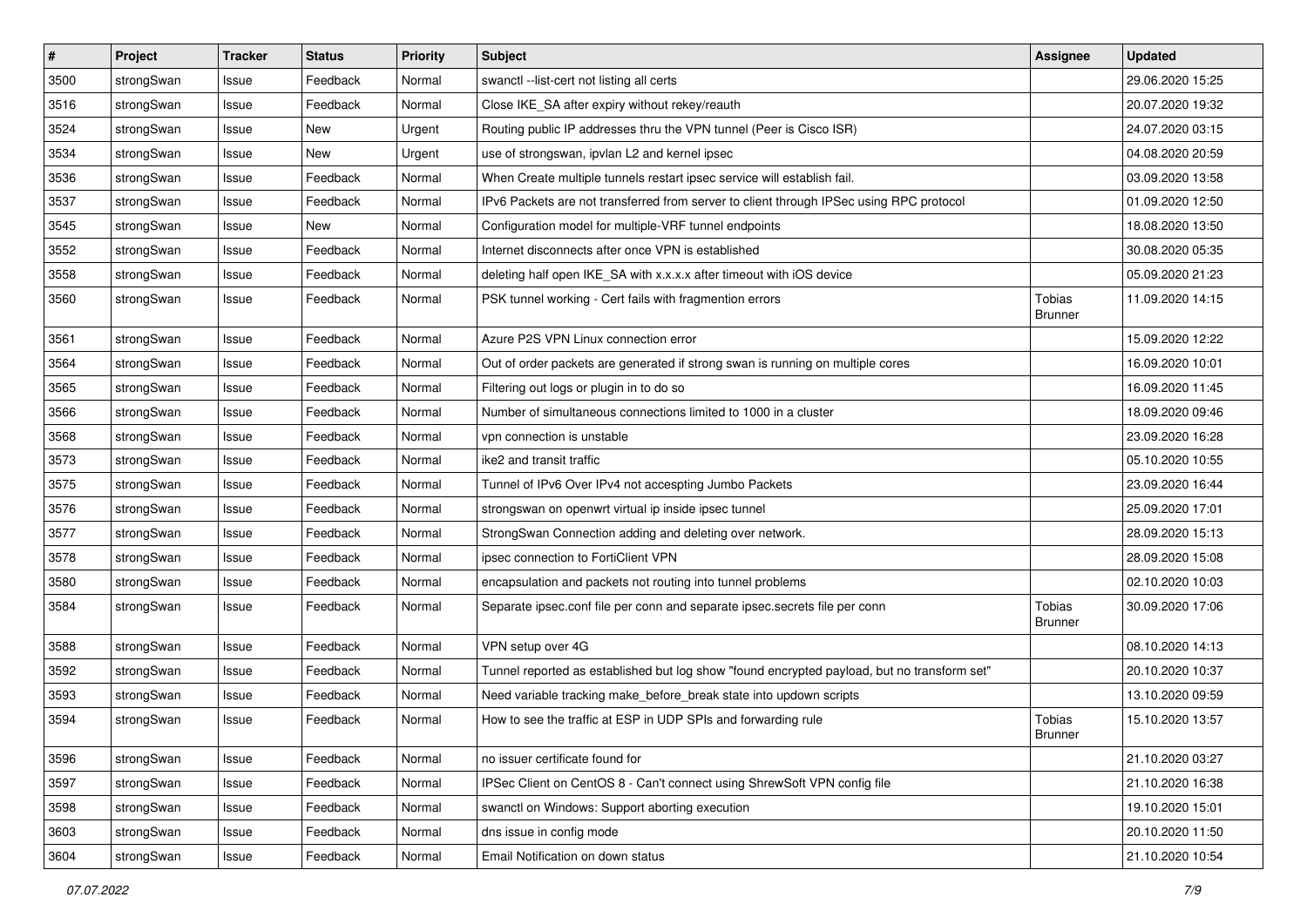| $\sharp$ | Project    | <b>Tracker</b> | <b>Status</b> | <b>Priority</b> | <b>Subject</b>                                                                                                                      | <b>Assignee</b>                 | <b>Updated</b>   |
|----------|------------|----------------|---------------|-----------------|-------------------------------------------------------------------------------------------------------------------------------------|---------------------------------|------------------|
| 3606     | strongSwan | Issue          | Feedback      | Normal          | Using ipsec tunnel from "foreign" subnet                                                                                            | Noel Kuntze                     | 26.10.2020 12:23 |
| 3607     | strongSwan | Issue          | Feedback      | Normal          | statusall option reports transport established two or three times per IP at start-up                                                |                                 | 27.10.2020 16:48 |
| 3609     | strongSwan | Issue          | Feedback      | Normal          | Potential DNS server IP address conflicts                                                                                           |                                 | 26.10.2020 11:12 |
| 3610     | strongSwan | Issue          | Feedback      | Normal          | farp plugin conflicts with DHCP service                                                                                             |                                 | 26.10.2020 18:06 |
| 3611     | strongSwan | Issue          | Feedback      | Normal          | Unable to Send Traffic Using NAT on EC2 Instance                                                                                    |                                 | 27.10.2020 16:35 |
| 3613     | strongSwan | Issue          | Feedback      | Low             | Load-test jobs scheduled after tunnels are terminated                                                                               |                                 | 28.10.2020 12:06 |
| 3614     | strongSwan | Issue          | Feedback      | Normal          | Certificate renewal for about to expire certificates                                                                                |                                 | 30.10.2020 13:30 |
| 3616     | strongSwan | Issue          | Feedback      | Normal          | With Strongswan 5.7.2, unique=never not allowing multiple clients to establish tunnels with same<br>identity                        |                                 | 05.11.2020 12:32 |
| 3617     | strongSwan | Issue          | Feedback      | Normal          | full-offload swanctl.conf                                                                                                           |                                 | 03.11.2020 17:24 |
| 3618     | strongSwan | Issue          | Feedback      | Normal          | Use side-band to configure strongswan's                                                                                             |                                 | 09.11.2020 10:38 |
| 3620     | strongSwan | Issue          | Feedback      | Normal          | L2TP/IPSEC ipsec.conf setting                                                                                                       | Tobias<br><b>Brunner</b>        | 12.11.2020 10:14 |
| 3625     | strongSwan | Issue          | Feedback      | Normal          | Always on VPN when the client is on the same LAN as the VPN server                                                                  |                                 | 10.11.2020 18:45 |
| 3626     | strongSwan | Issue          | Feedback      | Low             | "Always On VPN" not available in Fire TV 4k                                                                                         | Tobias<br><b>Brunner</b>        | 11.11.2020 12:41 |
| 3628     | strongSwan | Issue          | Feedback      | Normal          | Constant `retransmit` while establishing CHILD_SA                                                                                   |                                 | 16.11.2020 10:14 |
| 3629     | strongSwan | Issue          | Feedback      | Normal          | IPSec enc only on specific dport/proto                                                                                              |                                 | 16.11.2020 10:04 |
| 3630     | strongSwan | Issue          | Feedback      | Normal          | The certificate is loaded but not used.                                                                                             |                                 | 18.11.2020 10:29 |
| 3636     | strongSwan | Issue          | Feedback      | Normal          | Tor behind VPN                                                                                                                      | Tobias<br><b>Brunner</b>        | 23.11.2020 14:09 |
| 3640     | strongSwan | Issue          | Feedback      | Normal          | Problem surfing via VPN form Android APK on a sepcific Mobile Operator                                                              |                                 | 26.11.2020 11:43 |
| 3642     | strongSwan | Issue          | Feedback      | Normal          | How to distinguish encapsulated packets from different interfaces                                                                   |                                 | 30.11.2020 09:38 |
| 3643     | strongSwan | Issue          | Feedback      | Normal          | Strongswan and FRR NHRP                                                                                                             |                                 | 01.12.2020 10:55 |
| 3647     | strongSwan | Issue          | Feedback      | Normal          | Is it possible to receive INTERNAL_IP4_SUBNET attributes in updown scripts                                                          |                                 | 02.12.2020 17:06 |
| 3650     | strongSwan | Issue          | Feedback      | Normal          | HA behaves very strange                                                                                                             |                                 | 04.12.2020 08:53 |
| 3652     | strongSwan | Issue          | Feedback      | Normal          | In strongswan ipsec.conf, how to set the "ike" parameters so that it can support all hash Algorithm<br>and DH group server support? |                                 | 08.12.2020 12:35 |
| 3654     | strongSwan | Issue          | Feedback      | Normal          | The L2tp/ipsec tunnel interface will not be delete when the connect abnormal interrupt.                                             |                                 | 08.12.2020 12:24 |
| 3662     | strongSwan | Issue          | Feedback      | Normal          | unamed session                                                                                                                      |                                 | 04.01.2021 11:32 |
| 3663     | strongSwan | Issue          | Feedback      | Normal          | Multiple ways to end up with duplicate / redundant child SA entries                                                                 |                                 | 06.01.2021 16:15 |
| 3665     | strongSwan | Issue          | Feedback      | Normal          | When there is data flow, the VPN tunnel will not automatically connect                                                              | <b>Tobias</b><br><b>Brunner</b> | 05.01.2021 16:26 |
| 3668     | strongSwan | Issue          | Feedback      | Normal          | Configuring the strongSwan Helm chart on openshift                                                                                  | <b>Tobias</b><br><b>Brunner</b> | 07.01.2021 16:33 |